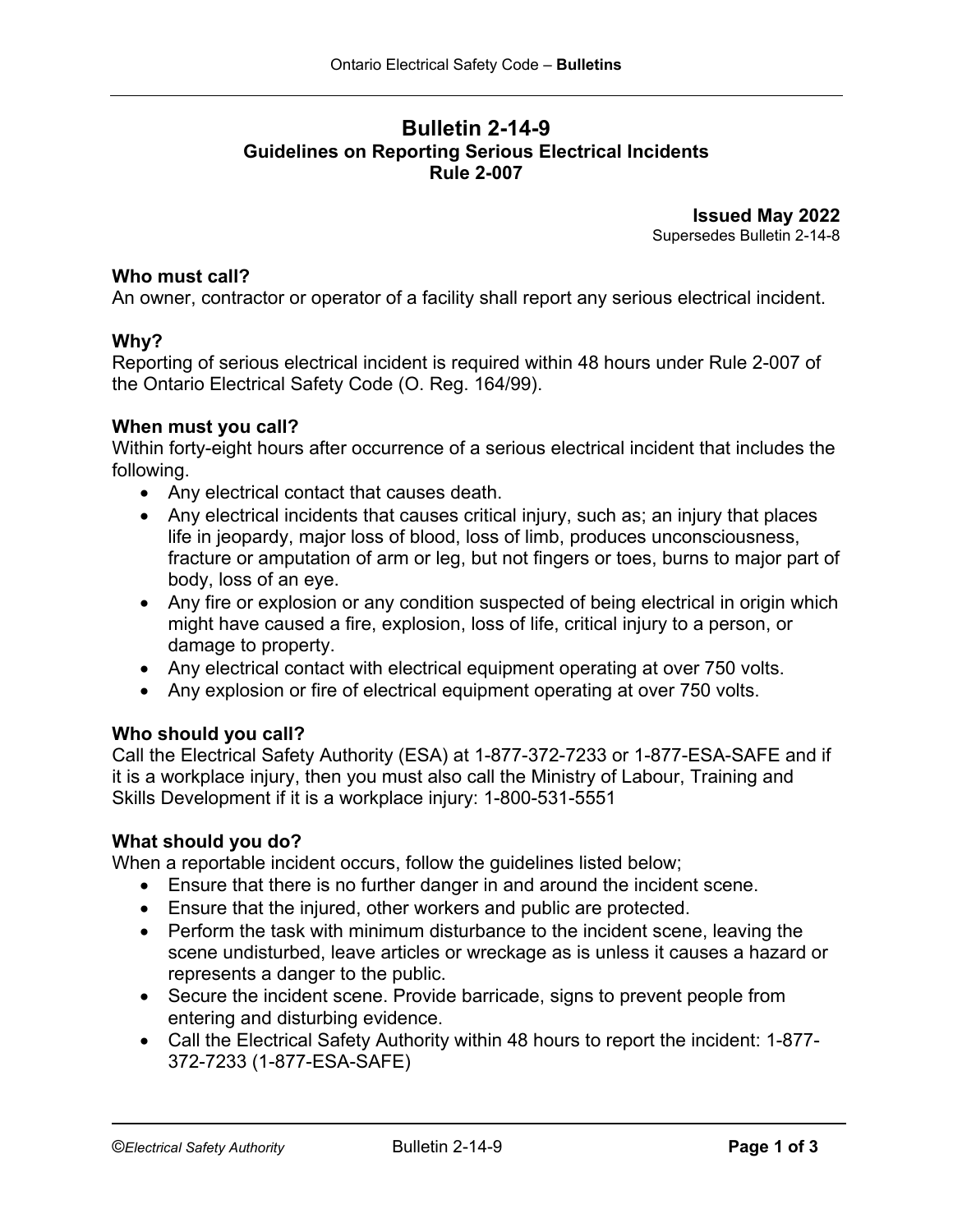# **The following is information required when reporting the incident:**

- When Time of day, date
- Where Location of the incident, address, or street intersection
- What + Provide as much information as possible on the circumstances of the incident
- Who The personnel involved in the incident, the number of people if it is multiple injuries/people or damage that the incident has caused.